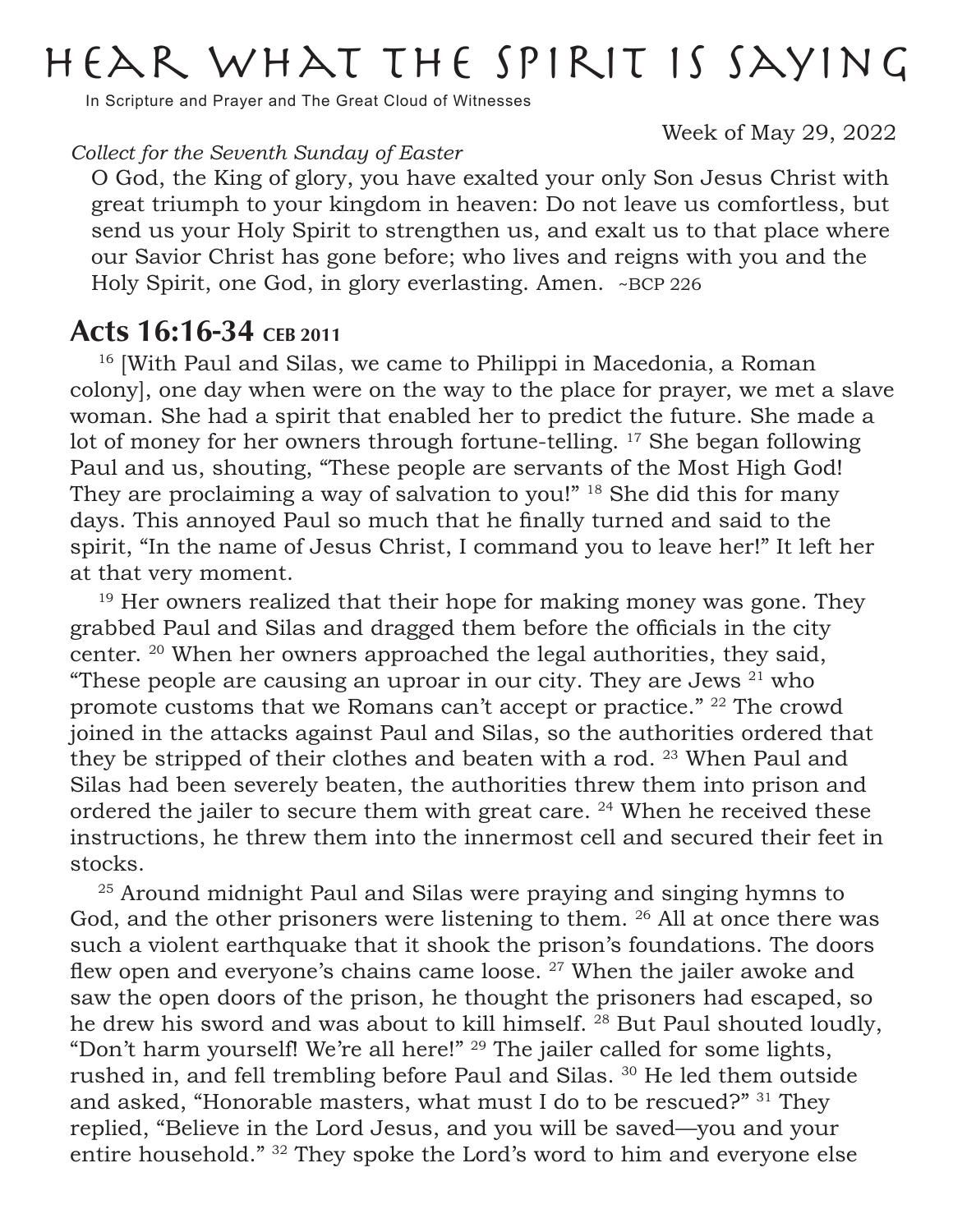in his house. 33 Right then, in the middle of the night, the jailer welcomed them and washed their wounds. He and everyone in his household were immediately baptized. 34 He brought them into his home and gave them a meal. He was overjoyed because he and everyone in his household had come to believe in God.

## Revelation 22:12-14, 16-17, 20-21 NRSV 1989

[At the end of the visions I, John, heard these words]: 12 "See, I am coming soon; my reward is with me, to repay according to everyone's work. <sup>13</sup> I am the Alpha and the Omega, the first and the last, the beginning and the end." 14 Blessed are those who wash their robes, so that they will have the right to the tree of life and may enter the city by the gates.

<sup>16</sup> "It is I, Jesus, who sent my angel to you with this testimony for the churches. I am the root and the descendant of David, the bright morning star." 17 The Spirit and the bride say, "Come." And let everyone who hears say, "Come." And let everyone who is thirsty come. Let anyone who wishes take the water of life as a gift.

<sup>20</sup> The one who testifies to these things says, "Surely I am coming soon." Amen. Come, Lord Jesus!

<sup>21</sup> The grace of the Lord Jesus be with all the saints. Amen.

### **John 17:20-26** NRSV 1989

Jesus continued 20 "I ask not only on behalf of these, but also on behalf of those who will believe in me through their word,  $21$  that they may all be one. As you, Father, are in me and I am in you, may they also be in us, so that the world may believe that you have sent me. <sup>22</sup> The glory that you have given me I have given them, so that they may be one, as we are one,  $23$  I in them and you in me, that they may become completely one, so that the world may know that you have sent me and have loved them even as you have loved me. 24 Father, I desire that those also, whom you have given me, may be with me where I am, to see my glory, which you have given me because you loved me before the foundation of the world. 25 "Righteous Father, the world does not know you, but I know you; and these know that you have sent me. 26 I made your name known to them, and I will make it known, so that the love with which you have loved me may be in them, and I in them."

### **Psalm 97 BCP 726**

1 The LORD is King; let the earth rejoice; \* let the multitude of the isles be glad.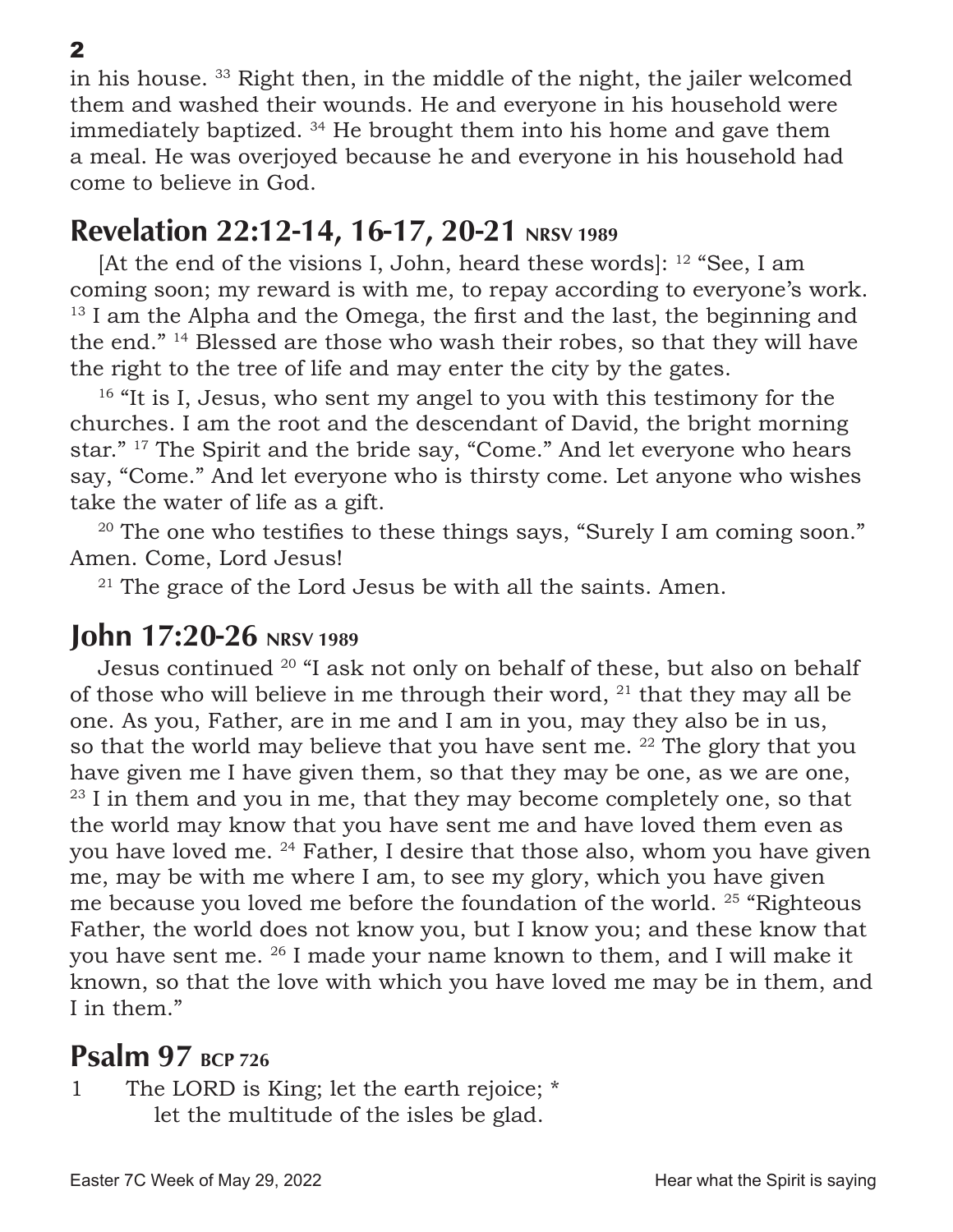3

- 2 Clouds and darkness are round about him, \* righteousness and justice are the foundations of his throne.
- 3 A fire goes before him \* and burns up his enemies on every side.
- 4 His lightnings light up the world; \* the earth sees it and is afraid.
- 5 The mountains melt like wax at the presence of the LORD, \* at the presence of the Lord of the whole earth.
- 6 The heavens declare his righteousness, \* and all the peoples see his glory.
- 7 Confounded be all who worship carved images and delight in false gods! \* Bow down before him, all you gods.
- 8 Zion hears and is glad, and the cities of Judah rejoice, \* because of your judgments, O LORD.
- 9 For you are the LORD, most high over all the earth; \* you are exalted far above all gods.
- 10 The LORD loves those who hate evil; \* he preserves the lives of his saints and delivers them from the hand of the wicked.
- 11 Light has sprung up for the righteous, \* and joyful gladness for those who are truehearted.
- 12 Rejoice in the LORD, you righteous, \* and give thanks to his holy Name.

† Supplemental Resources ¢

### Revelation 22:12-14, 16-17, 20-21: A Pastoral Perspective

*By Paul "Skip" Johnson, Adjunct Assistant Professor of Pastoral Theology and Care, Columbia Theological Seminary, Decatur, Georgia* 

Coming at the very end of the book of Revelation, as well as being the words that close the Christian Bible, this text has interested the church for centuries. The proclaimed words of promise draw a portion of their power from their familiarity to us. They bring to mind experiences that all of humanity shares. They invoke memories of long-distance separations stained with tears and weighted with heavy hearts, when we wondered if and when our loved ones might be seen again. They acknowledge protracted periods of waiting and yearning for the presence of another, and then comes the phone call, the telegram, the letter, the e-mail message, the announcement that the wait is almost over. Our experience of separation will soon be ending. Arrival of the loved one is imminent.

Yet rather than be caught up in the emotions of anticipation, the text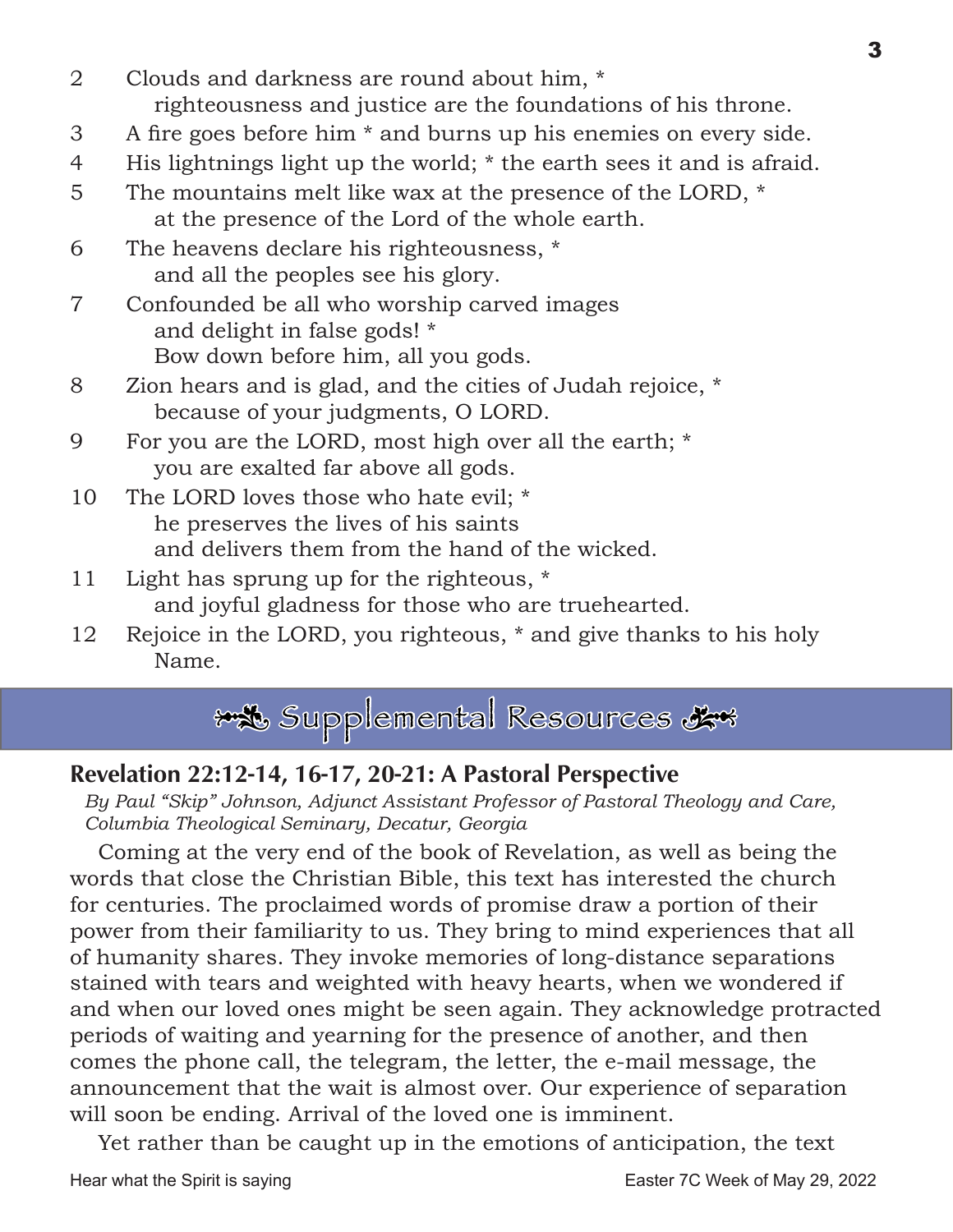4

carries explicit instructions for those who are waiting. "Blessed are those who wash their robes, so that they will have the right to the tree of life and may enter the city" (v. 14). It is an odd directive. It points us away from sky gazing and orients us toward the everyday work of the faithful, in ways that can be interpreted both practically and metaphorically. Doing laundry is not glamorous or exciting. It can be mundane and tedious labor. Yet it is necessary.

The adrenaline high that is generated by speculations of Christ's return date is exciting. Every generation since Christ's ascension has seen the rise of religious leaders offering numerical calculations of a calendar date for Christ's return. In the United States of 1844, thousands of followers of William Miller gathered together in fervent anticipation on October 22, in response to the prediction that the day of return had arrived. As later noted by Hiram Edson, one of those participants, "Our fondest hopes and expectations were blasted, and such a spirit of weeping came over us as I never experienced before.… We wept and wept, till the day dawn." In the early 1970s the author Hal Lindsey published a hugely successful book, The Late Great Planet Earth, which cobbled together an assortment of twentieth-century international events that were loosely matched to Scripture, in order to determine a date of Christ's return. The result of his book and related others was an eschatological orientation among many Christians of the late twentieth century that served only as a distraction from the practices and work of the faithful in a broken world. The instructions for those who are waiting are to concentrate on the tasks at hand and to be about the work of cleansing a world made unclean.

A significant aspect of the text is the relational orientation of the speakers. The verses can be experienced as a call-and-response, backand-forth exchange that sets the reader in the midst of urgency and anticipation. Jesus announces his return and provides instructions. The Spirit and the bride reply. Then all who hear are urged to join in as well. We listen to this text, not as passive receivers, but as active participants asked to be prepared to enter into the community. This is a call to ministry, not a ticketed invitation to sit in a stadium and watch a spectacle. It is a reminder that being a Christian assumes an active disposition and an attitude of grace-filled practice within the community of faith.

Another powerful note of the text comes in the universality of the announcement of return and its accompanying invitation to the waters of life. Everyone who is thirsty is told to come. No qualifications or prerequisites are given, outside of the request for attention to laundry washing. No limitations are posted regarding who is allowed to enjoy the drink of salvation. "Let anyone who wishes take the water of life" (v. 17d).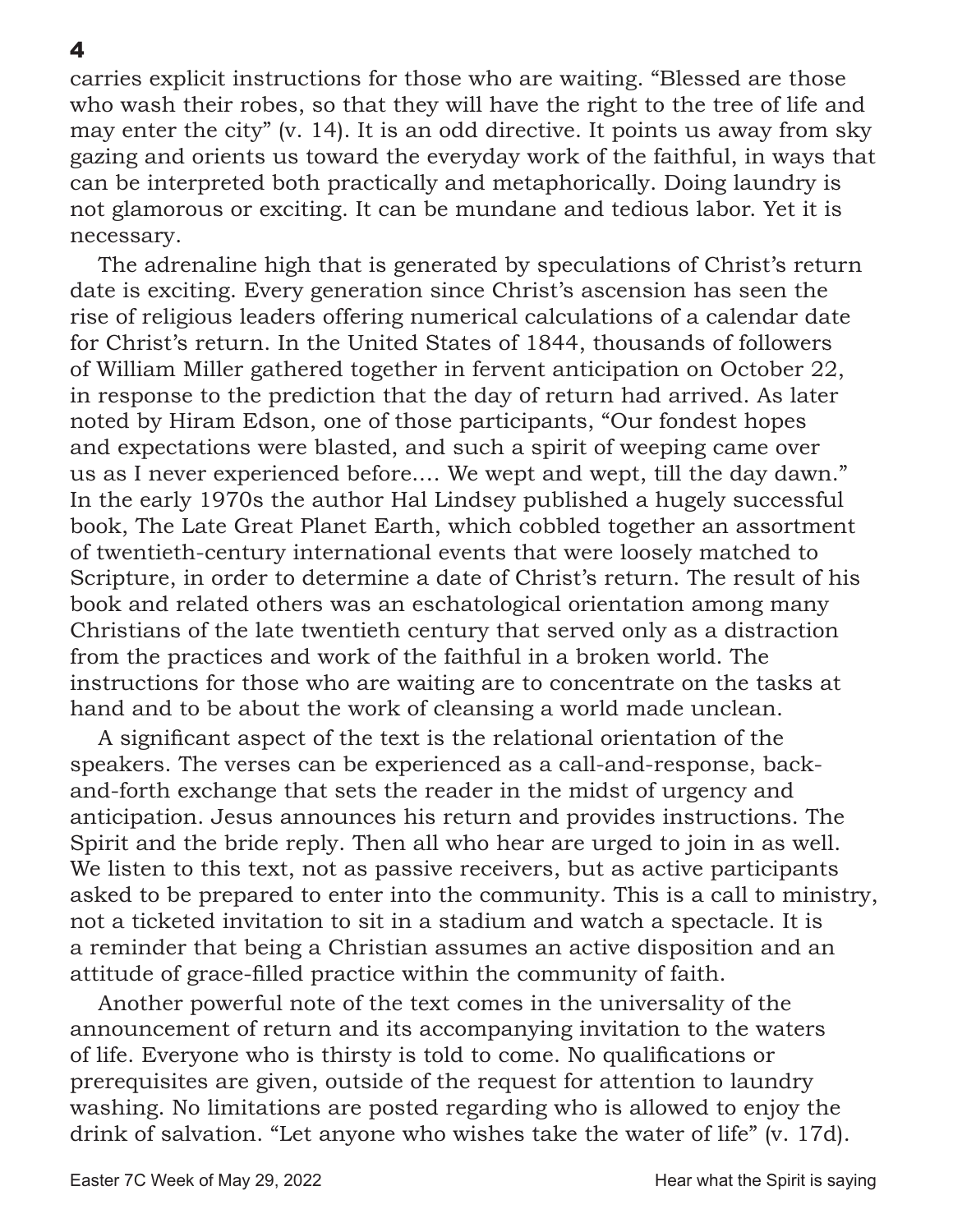### Revelation 22:17d in translation

And the Spirit and the bride say, Come. And let him that heareth say, Come. And let him that is athirst come. And whosoever will, let him take the water of life freely. (KJV, 1611)

The Spirit and the bride say, "Come." Let the hearer say, "Come." Let the one who thirsts come forward, and the one who wants it receive the gift of life-giving water. (NABRE, 2011)

The Spirit and the bride say, 'Come!' Let the one who hears say, 'Come!' And let the one who is thirsty come! Let the one who wishes receive life-giving water as a gift. (CEB, 2011)

It creates a marvelous cinematic image of countless people of all nationalities, ages, languages, classes, and so forth drawing out water that is freely given as a gift.

It brings to mind a personal memory of a morning spent on the banks of the Ganges River in India as thousands of brightly clad pilgrims descended stone steps in the city of Varanasi to draw out water from a river that is considered holy. The sun was rising, and moving toward the stream were men and women old and young, prosperous and poor, with shadings of every skin color. Children were assisted by older siblings. Mothers carried babies, and the infirm were helped by friends and family. Differences were of no matter. What was of importance was the coming to the sacred waters.

Far too often we emphasize the particularity of Christ's return and grasp it as the personal possession for a favored community of which we claim membership. These closing verses of our Bible suggest, to the contrary, that such exclusivity is a manufactured interpretation that is truly separate from the design and will of the returning Christ. Perhaps this is part of the washing that the text is referring to, a cleansing of our own prejudices and assumptions, which must be addressed before we may enter the heavenly city that has descended to us.

Southern writer Flannery O'Connor addressed these matters repeatedly in her fiction. In her well-known short story "Revelation," she brings this biblical message to the fore through a character whose narrow-mindedness and intolerance for others are revealed through the unexpected (and undesired) experience of a divine vision that comes to her in the waiting area of a doctor's office. The character's pride and self-importance are mortally punctured as she glimpses a celestial bridge to the heavens filled with persons that she judges to be unworthy and grotesque. It is an ironic apocalyptic vision borrowed from John that points to our own need of preparation to be worthy of Christ's greeting.

David L. Bartlett and Barbara Brown Taylor, eds., *Feasting on the Word: Preaching the Revised Common Lectionary: Year C, vol. 2* (Louisville, KY: Westminster John Knox Press, 2009)

5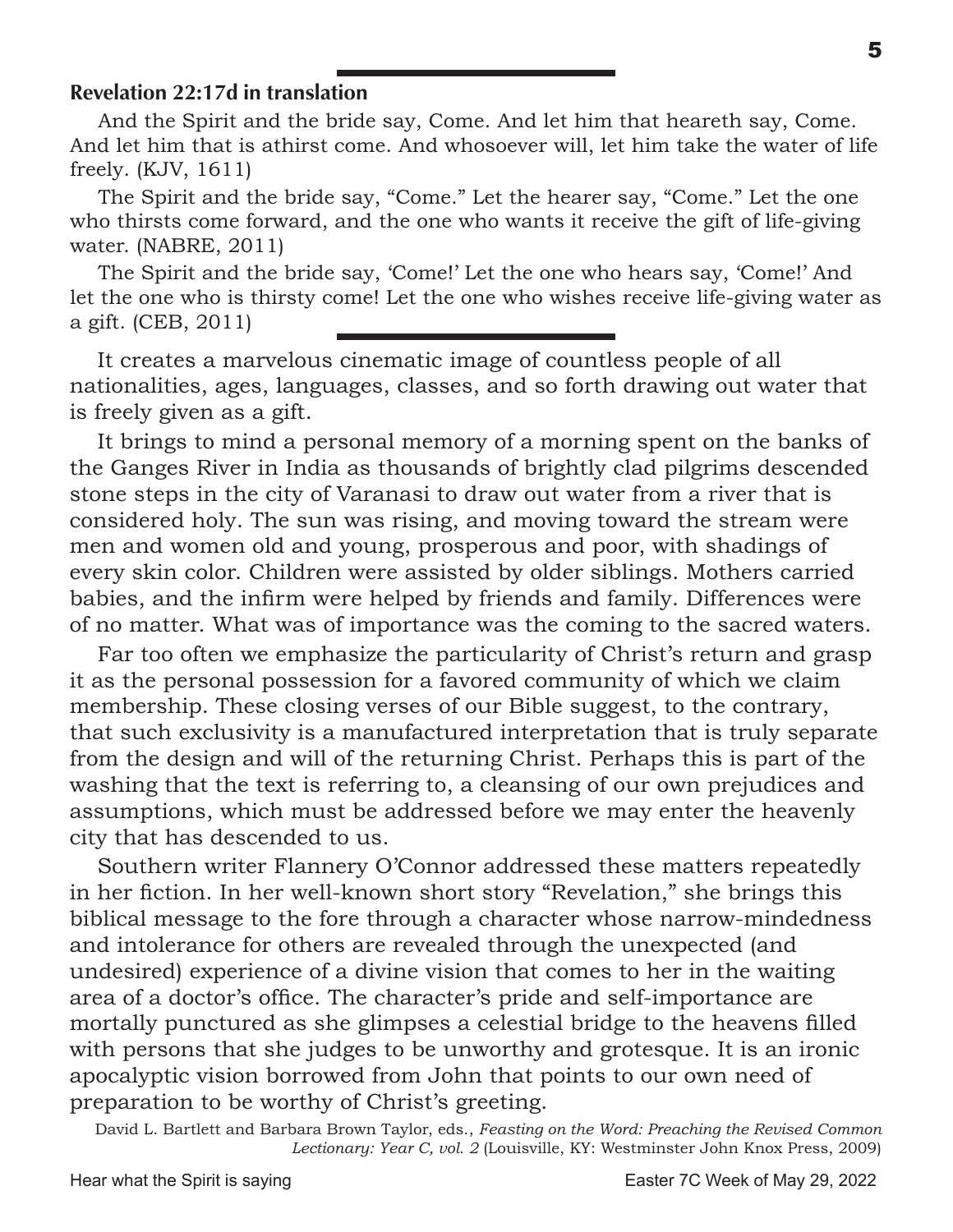### 6 Alpha and Omega

Both in antiquity and the Middle Ages, alpha and omega occur more frequently in Christian art and inscriptions than in literature. With few exceptions, Christian iconography employs the letters on coins, vases,  $\Omega$  and monuments in connection with figures symbolic of Christ (rather than God the Father), the usual form being a monogram of Χριστός (Christos) flanked by alpha and omega.

> David L. Jeffrey, *A Dictionary of Biblical Tradition in English Literature* (Grand Rapids, MI: W.B. Eerdmans, 1992).



### Unity and Uniformity are not the same

*John 17:1 Jesus … looked up to heaven and said, "Father, the hour has come; glorify your Son so that the Son may glorify you….*

 *[Jesus continued], 20 "I ask not only on behalf of these, but also on behalf of those who will believe in me through their word, 21 that they may all be one. As you, Father, are in me and I am in you, may they also be in us, so that the world may believe that you have sent me.* <sup>22</sup> The glory *that you have given me I have given them, so that they may be one, as we are one, 23 I in them and you in me, that they may become completely one, so that the world may know that you have sent me and have loved them even as you have loved me."* John 17:1, 20-23

 $\int_{0}^{t}$  seems to me that much of the problem stems from a lack of appreciation for the difference between unity and uniformity. In Jesus'  $\mathsf T$ t seems to me that much of the problem stems from a lack of great prayer for his disciples, he prays three times for unity, " ... that they may be one ... " (Jn. 17:11, 21, 23). He did not pray for uniformity. Warren Wiersbe writes: "The unity that our Lord prayed for is not institutional or organizational. It is spiritual: 'that they may be one, just as We are'" (Jn. 17:22). Unity grows from within; uniformity is forced from without. Unity is living, it grows and expands; but uniformity is dead and brittle, and the least jarring thing breaks it. Unity allows for variety and diversity, but uniformity demands conformity. Unity is based on love and thrives on love, but uniformity is defensive and is based too often on fear. You see, here is the thing. Christian unity is based upon me loving Christ enough, to love you enough, to let you be different ... to let you have different points of view ... to let you have different ways of seeing things.

David Webber in *Presbyterian Record* (June 2008) quoted in *Synthesis* May, 2010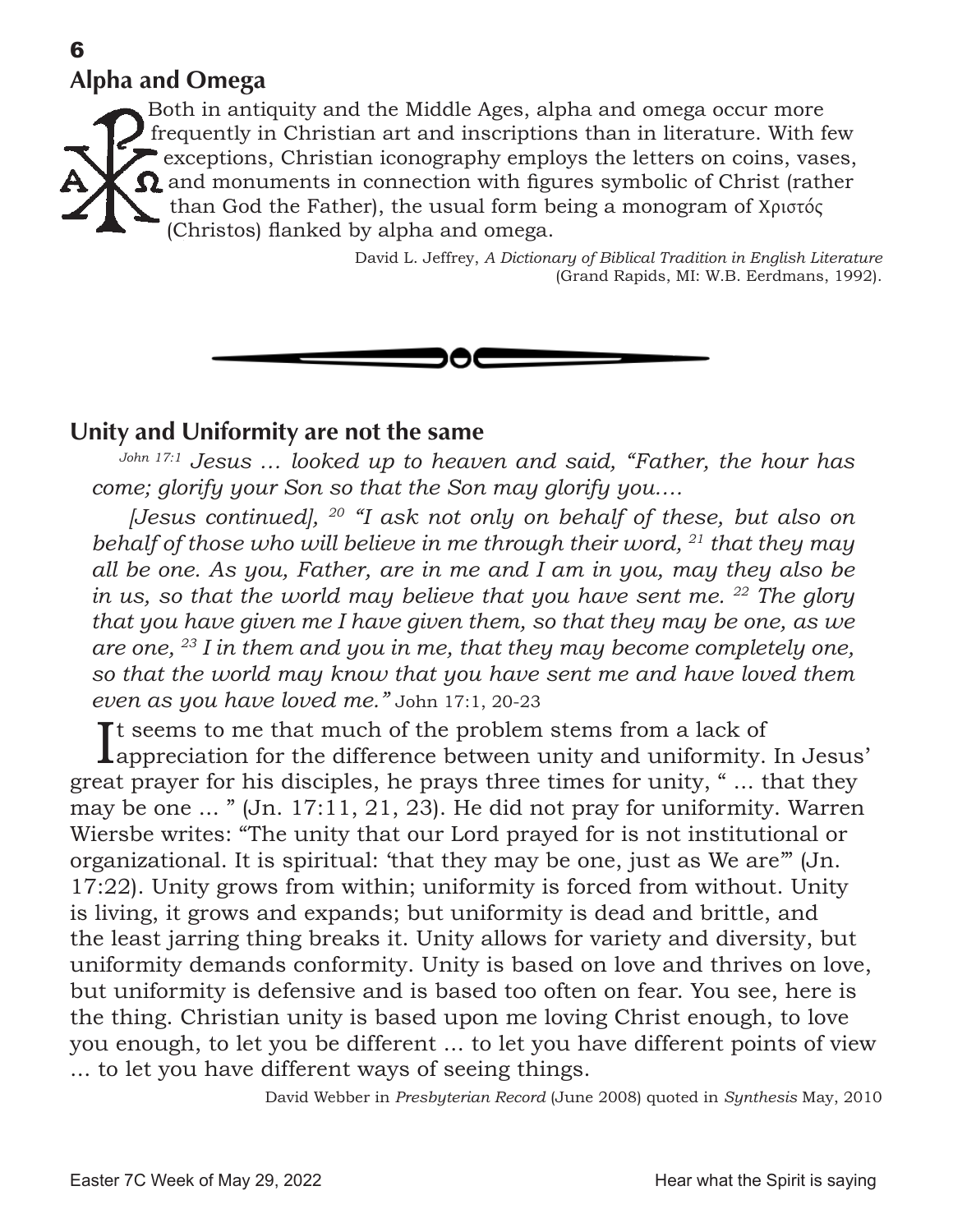# Spiritual Day Hike

In the landscape where Spirit & World intersect

## This Week's Holy Women and Men (Witnesses to inspire us)

*Commemorations in the Episcopal Church are listed in the Book of Common Prayer (BCP), in Lesser Feasts and Fasts (LFF), and in a Great Cloud of Witnesses (GCoW).*

*Here are the Holy Women and Men remembered this week:*

May 30 ..... [Jeanne d'Arc \(Joan of Arc\)](https://holywomenholymen.wordpress.com/2016/05/30/may-30-jeanne-darc-joan-of-arc/), Mystic and Soldier, 1431 *GCoW* 

Jun 1........[Justin,](https://holywomenholymen.wordpress.com/2016/06/01/jun-1-justin-martyr/) Martyr, c. 167 LFF

Jun 2, .......[Blandina & her companions,](https://holywomenholymen.wordpress.com/2016/06/02/blandina-and-her-companions/) The Martyrs of Lyons, 177 *LFF* 

Jun 3........ [The Martyrs of Uganda,](https://holywomenholymen.wordpress.com/2016/06/03/jun-3-martyrs-of-uganda/) 1886 LFF

Jun 4........[John XXIII](https://holywomenholymen.wordpress.com/2016/06/04/jun-4-john-xxiii/), Bishop, 1963 LFF

## From A Great Cloud of Witnesses

[T]his volume presents a wide array of possible commemorations for individuals and congregations to observe. Recognizing that there are many perspectives on the identity and place of exemplary Christians in the life of the Church, this volume proposes that the metaphor of a "family history" is a fitting way to describe who is included. As such, the title of this volume is drawn from the Epistle to the Hebrews, recalling that "we are surrounded by so great a cloud of witnesses" (Hebrews 12:1). The people found in this volume are not all definitively declared to be saints, but are Christians who have inspired other Christians in different times and places.

The Book of Common Prayer proclaims in the ecumenical creeds and in our prayers its belief in the "communion of the saints."

The saints encourage us; they pray for us; they strengthen us.

Introduction to *A Great Cloud of Witnesses, 2018*

## Blandina and her companions

In the second century, after a brief respite, Christians in many parts of the Roman empire were once again subjected to persecution. At Lyons and Vienne, in Gaul, there were missionary centers which had drawn many Christians from Asia and Greece. They were living a devout life under the guidance of Pothinus, elderly Bishop of Lyons, when persecution began in 177.

At first, the Christians were socially excluded from Roman homes, the public baths, and the market place; insults, stones, and blows were rained on them by pagan mobs, and Christian homes were vandalized. Soon after,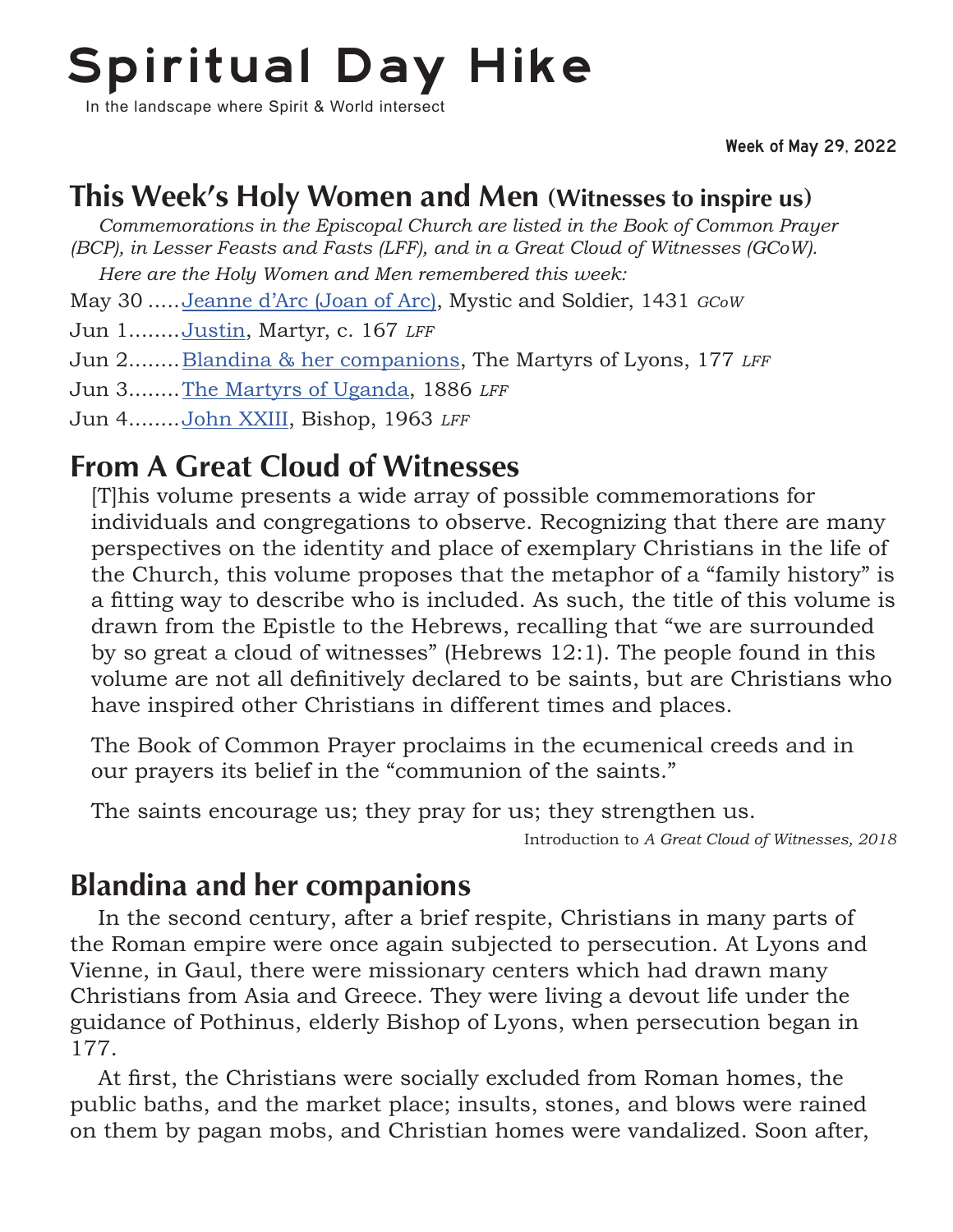the imperial officials forced Christians to come to the market place for harsh questioning, followed by imprisonment.

Some slaves from Christian households were tortured to extract public accusations that Christians practiced cannibalism, incest, and other perversions. These false accusations roused the mob to such a pitch of wrath that any leniency toward the imprisoned Christians was impossible. Even friendly pagans now turned against them.

The fury of the mob fell most heavily on Sanctus, a deacon; Attalus; Maturus, a recent convert; and Blandina, a slave. According to Eusebius, Blandina was so filled with power to withstand torments that her torturers gave up. "I am a Christian," she said, "and nothing vile is done among us." Sanctus was tormented with red-hot irons. The aged Pothinus, badly beaten, died soon after. Finally, the governor decided to set aside several days for a public spectacle in the amphitheater.

Eusebius depicts Blandina in particular as standing in the person of Christ: "Blandina was suspended on a stake, and exposed to be devoured by the wild beasts who should attack her. And because she appeared as if hanging on a cross, and because of her earnest prayers, she inspired the combatants with great zeal. For they looked on her in her conflict, and beheld with their outward eyes, in the form of their sister, him who was crucified for them, that he might persuade those who believe in him, that every one who suffers for the glory of Christ has fellowship always with the living God."

On the final day of the spectacle, writes Eusebius, "Blandina, last of all, like a noble mother who had encouraged her children and sent them ahead victorious to the King, hastened to join them." Beaten, torn, burned with irons, she was wrapped in a net and tossed about by a wild bull. The spectators were amazed at her endurance.

Eusebius concludes: "They offered up to the Father a single wreath, but it was woven of diverse colors and flowers of all kinds. It was fitting that the noble athletes should endure a varied conflict, and win a great victory, that they might be entitled in the end to receive the crown supreme of life everlasting."

*Great Cloud of Witnesses, 2018*

### *Collect for the Commemoration*

Grant, O Lord, that we who keep the feast of the holy martyrs Blandina and her companions may be rooted and grounded in love of you, and may endure the sufferings of this life for the glory that shall be revealed in us; through Jesus Christ our Lord, who lives and reigns with you and the Holy Spirit, one God, now and for ever. Amen.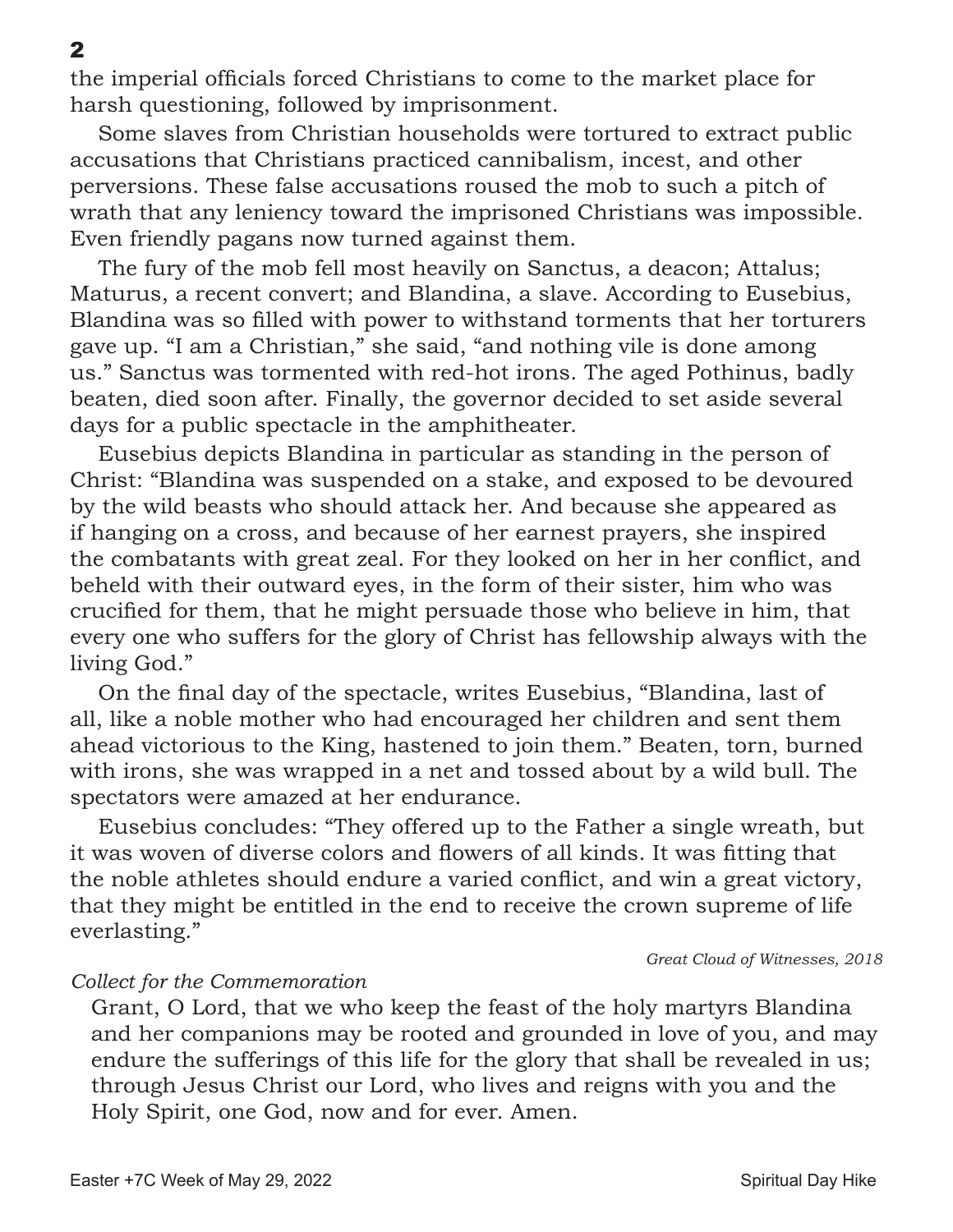## The Martyrs of Uganda

On June 3, 1886, thirty-two young men, pages of the court of King Mwanga of Buganda, were burned to death at Namugongo for their refusal to renounce Christianity. In the following months many other Christians throughout the country died by fire or spear for their faith.

These martyrdoms totally changed the dynamic of Christian growth in Uganda. Introduced by a handful of Anglican and Roman Catholic missionaries after 1877, the Christian faith had been preached only to the immediate members of the court, by order of King Mutesa. His successor, Mwanga, became increasingly angry as he realized that the first converts put loyalty to Christ above the traditional loyalty to the king.

Martyrdoms began in 1885 (including Bishop Hannington and his Companions: see October 29th). Mwanga first forbade anyone to go near a Christian mission on pain of death, but finding himself unable to cool the ardor of the converts, resolved to wipe out Christianity.

The Namugongo martyrdoms produced a result entirely opposite to Mwanga's intentions. The example of these martyrs, who walked to their death singing hymns and praying for their enemies, so inspired many of the bystanders that they began to seek instruction from the remaining Christians. Within a few years the original handful of converts had multiplied many times and spread far beyond the court. The martyrs had left the indelible impression that Christianity was truly African, not simply a white man's religion. Most of the missionary work was carried out by Africans rather than by white missionaries, and Christianity spread steadily.

Renewed persecution of Christians by a Muslim military dictatorship in the 1970s proved the vitality of the example of the Namugongo martyrs. Among the thousands of new martyrs, both Anglican and Roman Catholic, was Janani Luwum, Archbishop of the (Anglican) Church of Uganda (see February 17th), whose courageous ministry and death inspired not only his countrymen but also Christians throughout the world.

*A Great Cloud of Witnesses, 2018*

### *Collect for the Commemoration*

O God, by your providence the blood of the martyrs is the seed of the Church: Grant that we who remember before you the blessed martyrs of Uganda, may, like them, be steadfast in our faith in Jesus Christ, to whom they gave obedience, even to death, and by their sacrifice brought forth a plentiful harvest; through Jesus Christ our Lord, who lives and reigns with you and the Holy Spirit, one God, for ever and ever. Amen.